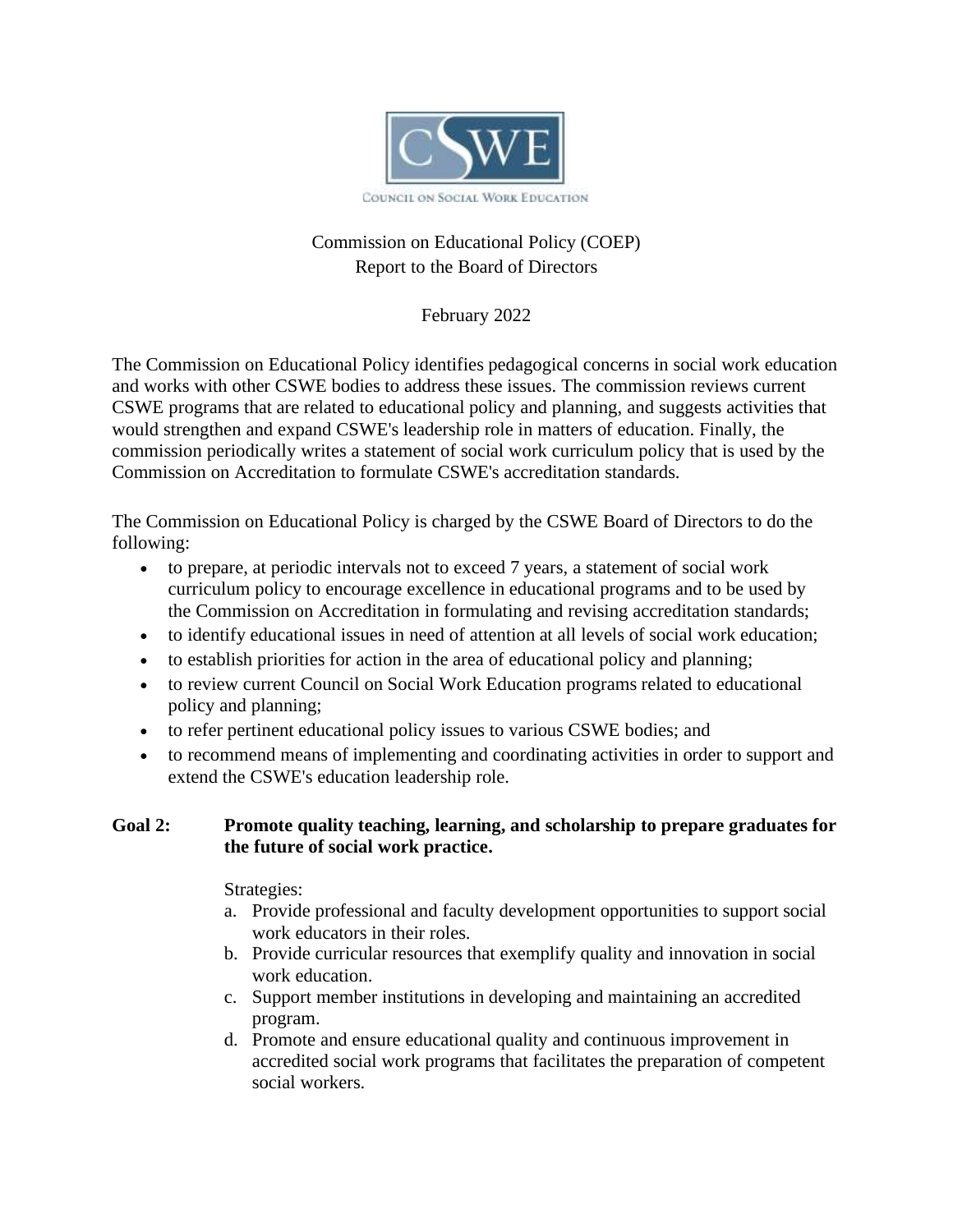e. Promote research and scholarship that informs practice and builds the science and knowledge base for social work students and educators.

Activities to further this goal and strategies include:

- This commission has actively engaged the revision process of the competencies and educational policies in the 2022 EPAS. Proposed revisions reflected four years of comprehensive environmental scanning and extensive stakeholder consultation (e.g. CSWE membership gathered at multiple points, multiple CSWE commissions, external key informants)
- The commission continues to use the 2022 COEP educational policies framework to guide the work that fulfills the aforementioned charge.
- Members of this commission actively participate in the Joint EPAS 2022 committee to finalize revisions.

## Conclusion:

Work of the COEP and COEP-COA Joint Committee will continue according to the new revised 2022 EPAS timeline. The Joint Committee has been a committed effort to ensure COEP and COA collaboration. This commitment has been demonstrated through a strengthened collaborative governance with COA Chair Deanna Morrow.

Respectfully submitted,

Shirley Gatenio-Gabel/tsb

# **Council on Field Education**

Report to the Board of Directors

The Council on Field Education is a council of the Commission on Educational Policy (COEP). The Council on Field Education advances the role of field education as the signature pedagogy in social work education by promoting, collaborating with, recommending, and distributing information to social work field educators and related membership organizations. The council actively participates in discussions regarding the Educational Policy and Accreditation Standards to ensure and strengthen the integration of theory and practice.

# **Goal 1: [Provide leadership for the future of social work education.](https://www.cswe.org/About-CSWE/2020-Strategic-Plan#Goal1)**

#### Strategies

- a. Serve as an authoritative source of information on the preparation of social workers.
- b. Collaborate with strategic partners to advance social work education and social justice domestically and globally, including Indigenous peoples.
- c. Provide thought leadership on critical issues facing social work education and research.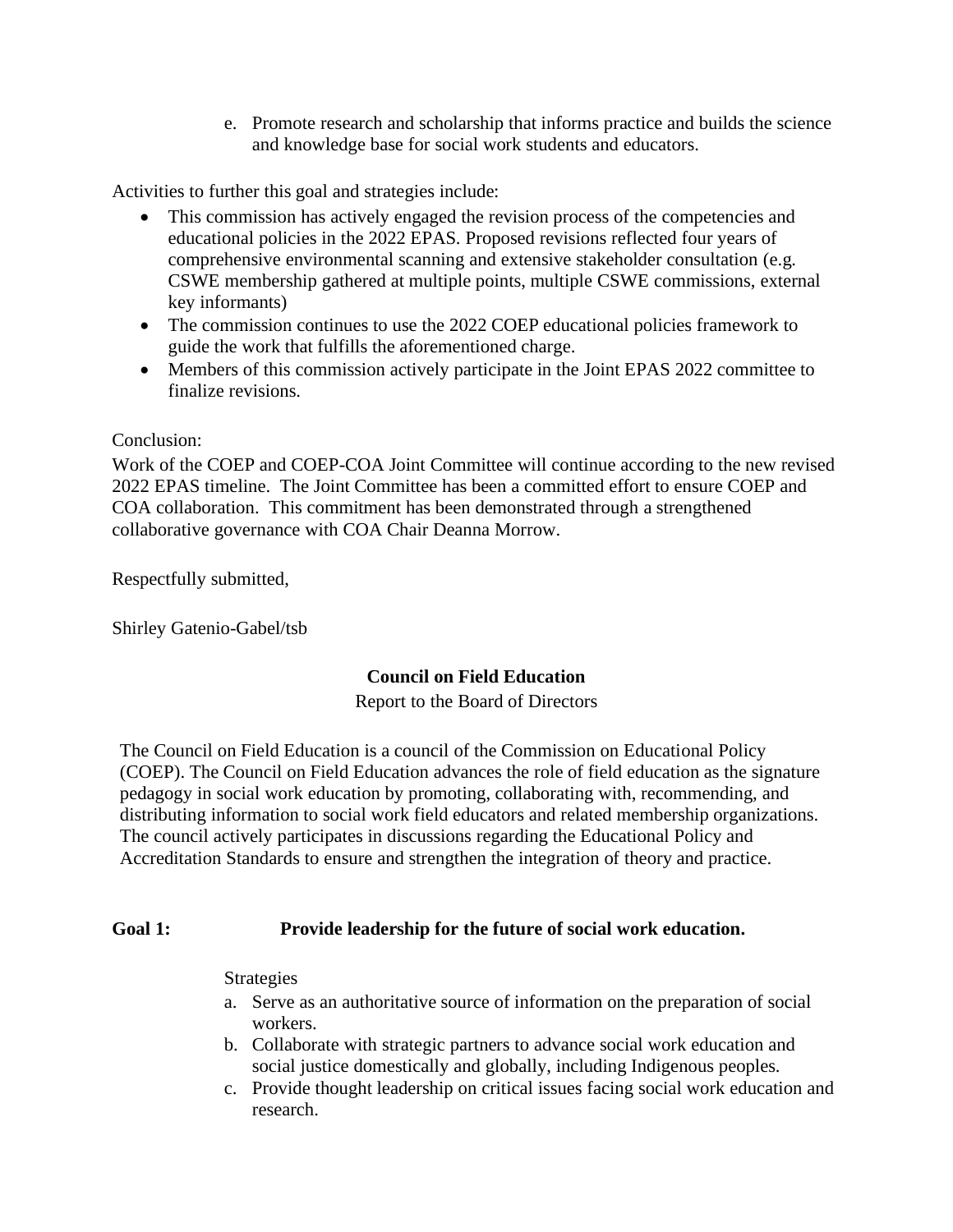- d. Advocate for social work education and research both within the profession and beyond.
- e. Support data informed decision-making on the future social work workforce.

Activities to further this goal and strategies include:

- COFE collaborated with CSWE Leadership, COA and COEP on providing EPAS 2022 Draft guidance on field education issues (e.g., hour definition, employment-based interpretations, appointment allocation, qualifications) and in COA COVID-19 updates.
- COFE leadership collaborated with partners to advance voting and held discussions with Voting is Social Work.
- COFE updated a field education scholarship repository to include COVID-19 articles from 2020-2022 lit review in excel and is working with CSWE to publish those on the field education resource page.
- COFE collaborated with CSWE Leadership, Commission on Accreditation (COA) and COEP to host 4 Connect Sessions (in lieu of the 2020 CSWE APM) to collect data on the impacts and innovations resulting from the pandemics of racism and COVID-19, as well as to receive feedback and answer questions related to EPAS 2022 and Resource created to advance Field Educators. These events were held in lieu of the connect sessions typically held at 2020 CSWE APM. These virtual events were held with great attendance during this reporting period for the Board.
	- 1. The first COFE Connect Session, the *Impact of a Global Pandemic on Field Education* was held Thursday, **February 18, 2021,** and yielded a 297 participation rate.
	- 2. The second COFE Connect Session: *The Impact of Racism on Field Education* was held Wednesday, **February 24, 2021** and yielded a participation rate of 253.
	- 3. The third Coffee Connect Session: *Field Education EPAS 2022 Feedback* centered on the proposed changes in the new draft of the CSWE EPAS 2022 and was held Thursday, **April 22, 2021** with a participation rate of over 400 field educators around the nation.
	- 4. The fourth and final connect Session (outside APM) was to educate our field constituency on CoFE's creation of a [National Field Director Training Repository](https://www.cswe.org/About-CSWE/Governance/Commissions-and-Councils/Council-on-Field-Education/User%E2%80%99s-Guide-for-the-National-Field-Instructor-Tra%20.) on **August 5, 2021**. The [National Field Director Training Repository](https://www.cswe.org/About-CSWE/Governance/Commissions-and-Councils/Council-on-Field-Education/User%E2%80%99s-Guide-for-the-National-Field-Instructor-Tra%20.) is an accessible, useful resource for field directors, particularly newer field directors, to be able to offer excellent training to their field instructors so as to enhance the quality of field instruction and, therefore, field education. The webinar had 511 registered attendees; 340 unique viewers participated in the Zoom webinar on the day of. On Facebook, the video recording has reached 512 people and has (so far) amassed 335 video views.
- COFE collaborated with CSWE Leadership to sponsor and run the Field Education Institute for the 2021 CSWE APM on **Thursday, November 4th, 2021.** We had over 130 participants for the day long training. The institute included the annual Connect Session in person for the last hour and a half of the daylong event.
- COFE reported out to its constituency on past year's work at the Connecting *with Field Education: Sharing Best Practices* on **Saturday, November 6, 2021**. About 30 people were in attendance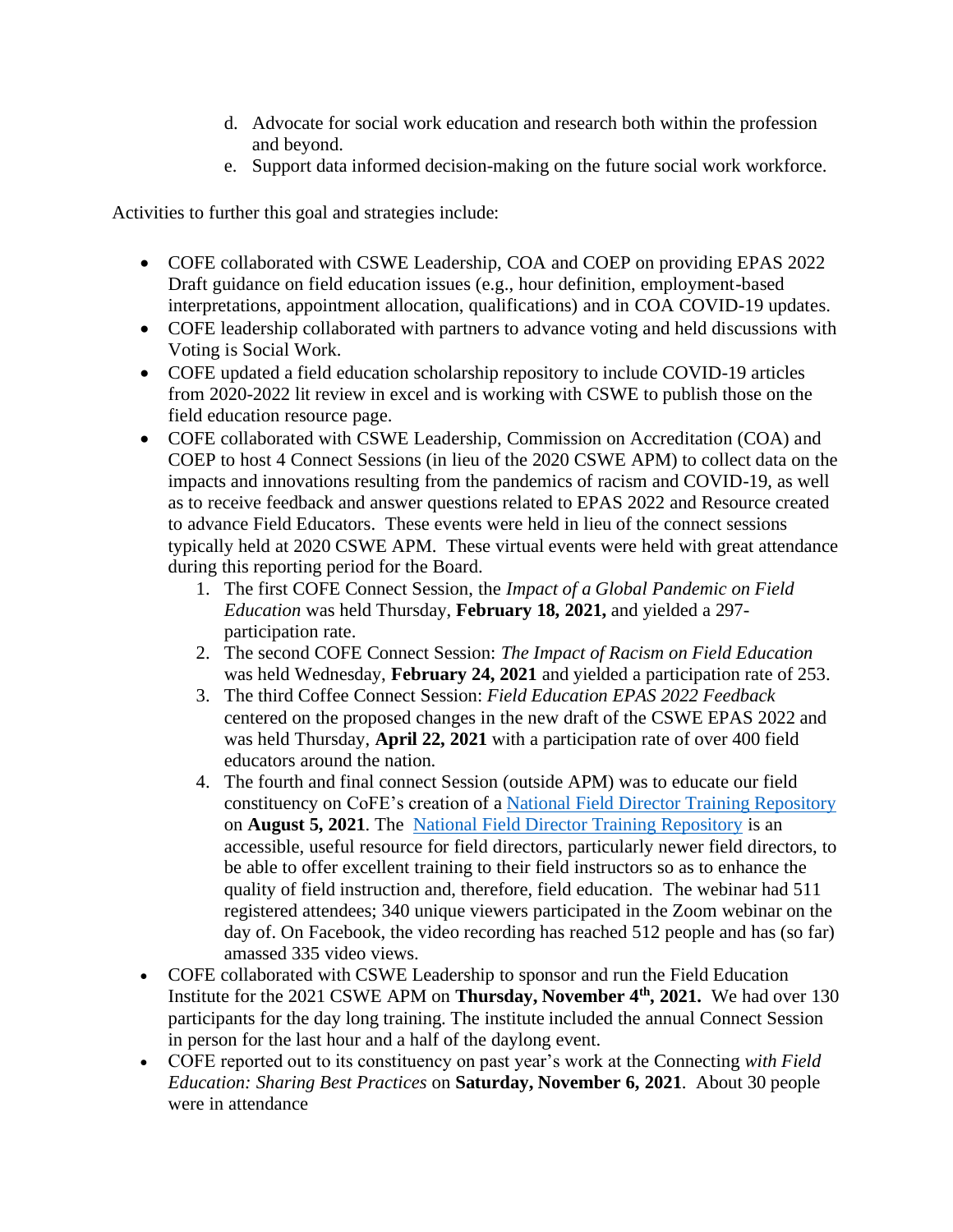## **Goal 2: [Promote quality teaching, learning, and scholarship to prepare graduates for](https://www.cswe.org/About-CSWE/2020-Strategic-Plan#Goal2)  [the future of social work practice.](https://www.cswe.org/About-CSWE/2020-Strategic-Plan#Goal2)**

Strategies:

- f. Provide professional and faculty development opportunities to support social work educators in their roles.
- g. Provide curricular resources that exemplify quality and innovation in social work education.
- h. Support member institutions in developing and maintaining an accredited program.
- i. Promote and ensure educational quality and continuous improvement in accredited social work programs that facilitates the preparation of competent social workers.
- j. Promote research and scholarship that informs practice and builds the science and knowledge base for social work students and educators.

Activities to further this goal and strategies include:

- COFE collaborated with CSWE Leadership, Commission on Accreditation (COA) and COEP to host 4 Connect Sessions (in lieu of the 2020 CSWE APM) to collect data on the impacts and innovations resulting from the pandemics of racism and COVID-19, as well as to receive feedback and answer questions related to EPAS 2022 and Resource created to advance Field Educators. These events were held in lieu of the connect sessions typically held at 2020 CSWE APM. These virtual events were held with great attendance during this reporting period for the Board.
	- 1. The first COFE Connect Session, the *Impact of a Global Pandemic on Field Education* was held Thursday, **February 18, 2021** and yielded a 297-participation rate.
	- 2. The second COFE Connect Session: *The Impact of Racism on Field Education* was held Wednesday, **February 24, 2021**, and yielded a participation rate of 253.
	- 3. The third CoFE Connect Session: *Field Education EPAS 2022 Feedback* centered on the proposed changes in the new draft of the CSWE EPAS 2022 and was held Thursday, **April 22, 2021** with a participation rate of over 400 field educators around the nation.
	- 4. The fourth and final connect Session (outside APM) was to educate our field constituency on CoFE's creation of a [National Field Director Training Repository](https://www.cswe.org/About-CSWE/Governance/Commissions-and-Councils/Council-on-Field-Education/User%E2%80%99s-Guide-for-the-National-Field-Instructor-Tra%20.) on **August 5, 2021**. The [National Field Director Training Repository](https://www.cswe.org/About-CSWE/Governance/Commissions-and-Councils/Council-on-Field-Education/User%E2%80%99s-Guide-for-the-National-Field-Instructor-Tra%20.) is an accessible, useful resource for field directors, particularly newer field directors, to be able to offer excellent training to their field instructors so as to enhance the quality of field instruction and, therefore, field education. The webinar had 511 registered attendees; 340 unique viewers participated in the Zoom webinar on the day of. On Facebook, the video recording has reached 512 people and has (so far) amassed 335 video views.
- COFE collaborated with CSWE Leadership to sponsor and run the Field Education Institute for the 2021 CSWE APM on **Thursday, November 4th, 2021.** We had over 130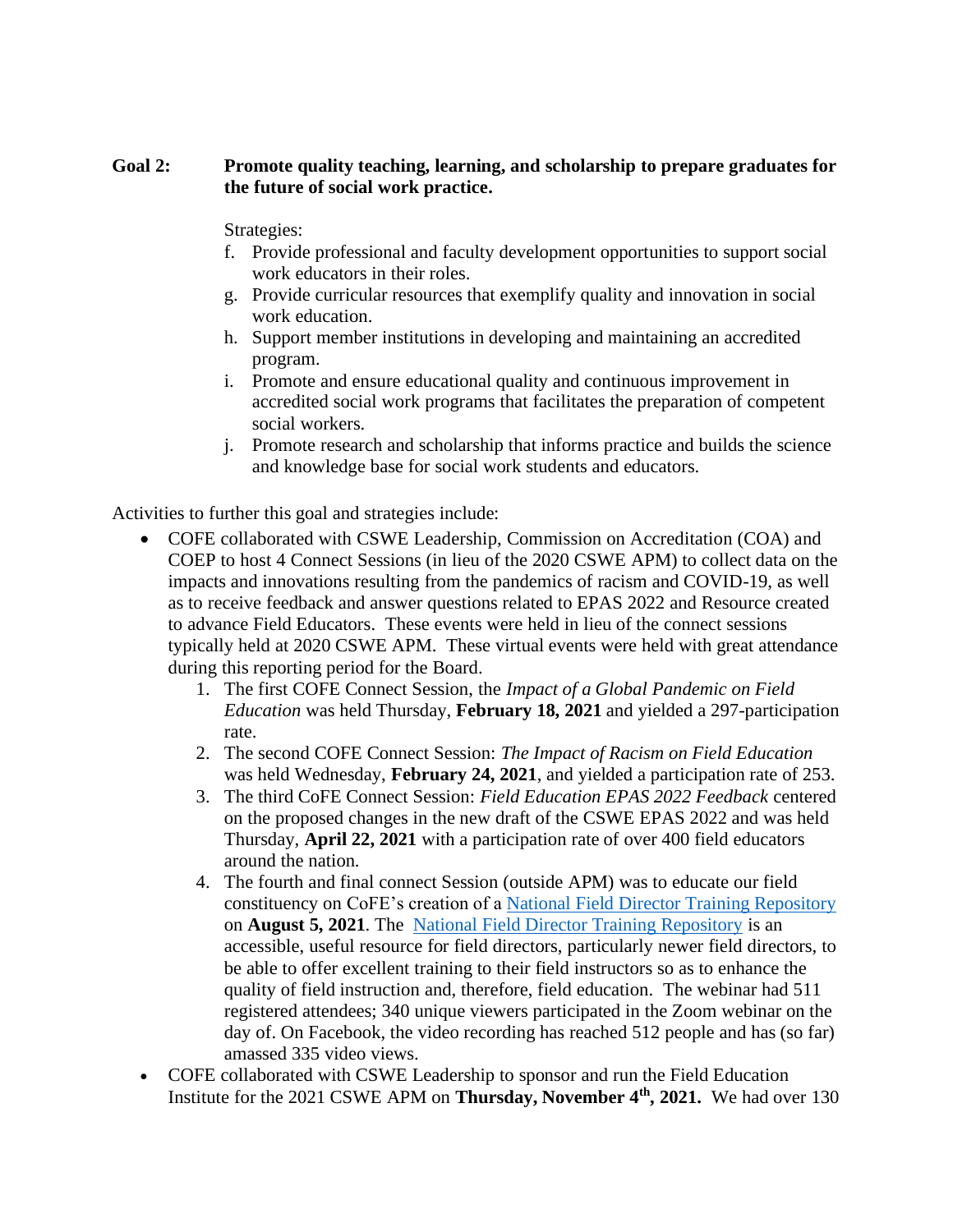participants for the day long training. The institute included the annual Connect Session in person for the last hour and a half of the daylong event.

• COFE reported out to its constituency on past year's work at the *Connecting with Field Education: Sharing Best Practices* on **Saturday, November 6, 2021**. About 30 people were in attendance

## **Goal 3: [Support the career development of students, faculty members and](https://www.cswe.org/About-CSWE/2020-Strategic-Plan#Goal3)  [administrators.](https://www.cswe.org/About-CSWE/2020-Strategic-Plan#Goal3)**

Strategies:

- a. Support student pursuit of social work as a career.
- b. Assist faculty in advancing through their academic career.
- c. Develop future leaders and administrators for social work education.
- d. Advance diversity and broaden the participation of historically underrepresented groups in social work and social work education.

Activities to further this goal and strategies include:

- COFE continues to consider input from students on how we may amend EPAS as it relates to field education (e.g., student letter about embedded racism in "volunteer internships" versus "paid").
- COFE leadership has spoken with many other field directors 1:1 about questions of their program and provided support.
- COFE leadership sent a letter to CSWE Leadership to request change of proposed CSW EPAS 2022 or codification of CSWE EPAS 2015 to be included in the 2022 final EPAS on December 11, 2021.
- COFE collaborated with CSWE Leadership, COA and COEP on providing EPAS 2022 Draft guidance on field education issues (e.g., hour definition, employment-based interpretations, appointment allocation, qualifications) and in COA COVID-19 updates.

## **Goal 4: [Foster a diverse, interconnected, and inclusive community of social work](https://www.cswe.org/About-CSWE/2020-Strategic-Plan#Goal4)  [educators.](https://www.cswe.org/About-CSWE/2020-Strategic-Plan#Goal4)**

Strategies:

- a. Provide opportunities for networking and peer-to-peer learning around topics of shared interest.
- b. Provide forums to promote and disseminate research and scholarship that advance social justice, social work and social work education.
- c. Create opportunities for member engagement, volunteer leadership and shared governance.

Activities to further this goal and strategies include: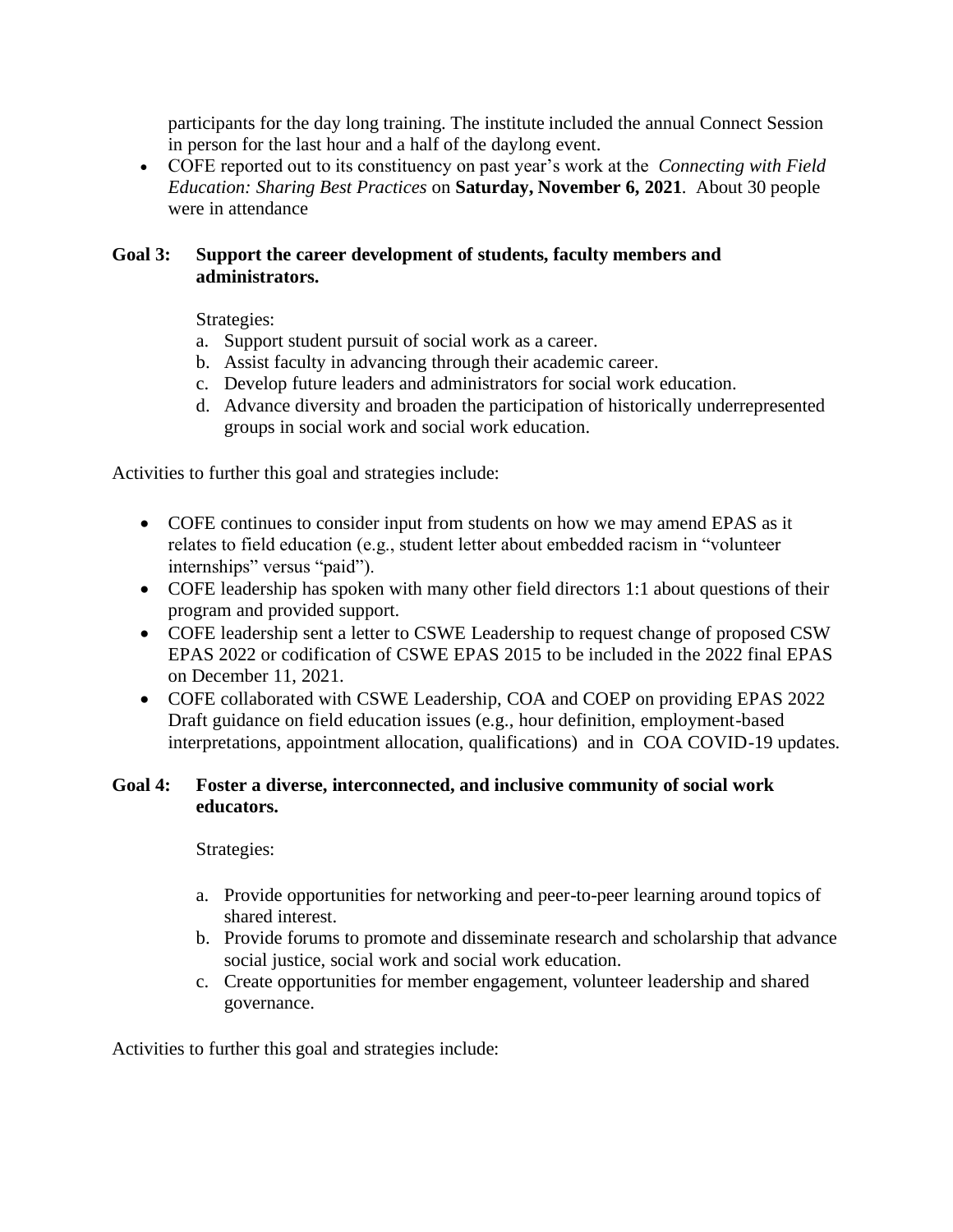- COFE collaborated with CSWE Leadership, Commission on Accreditation (COA) and COEP to host 4 Connect Sessions (in lieu of the 2020 CSWE APM) to collect data on the impacts and innovations resulting from the pandemics of racism and COVID-19, as well as to receive feedback and answer questions related to EPAS 2022. These events were held in lieu of the connect sessions typically held at 2020 CSWE APM. These virtual events were held with great attendance during this reporting period for the Board.
	- 1. The first COFE Connect Session, the *Impact of a Global Pandemic on Field Education* was held Thursday, **February 18, 2021** and yielded a 297-participation rate.
	- 2. The second COFE Connect Session: *The Impact of Racism on Field Education* was held Wednesday, **February 24, 2021**, and yielded a participation rate of 253.
	- 3. The third CoFE Connect Session: *Field Education EPAS 2022 Feedback* centered on the proposed changes in the new draft of the CSWE EPAS 2022 and was held Thursday, **April 22, 2021** with a participation rate of over 400 field educators around the nation.
	- 4. The fourth and final connect Session (outside APM) was to educate our field constituency on CoFE's creation of a [National Field Director Training Repository](https://www.cswe.org/About-CSWE/Governance/Commissions-and-Councils/Council-on-Field-Education/User%E2%80%99s-Guide-for-the-National-Field-Instructor-Tra%20.) on August 5, 2021. The [National Field Director Training Repository](https://www.cswe.org/About-CSWE/Governance/Commissions-and-Councils/Council-on-Field-Education/User%E2%80%99s-Guide-for-the-National-Field-Instructor-Tra%20.) is an accessible, useful resource for field directors, particularly newer field directors, to be able to offer excellent training to their field instructors so as to enhance the quality of field instruction and, therefore, field education. The webinar had 511 registered attendees; 340 unique viewers participated in the Zoom webinar on the day of. On Facebook, the video recording has reached 512 people and has (so far) amassed 335 video views.
- COFE collaborated with CSWE Leadership to sponsor and run the Field Education Institute for the 2021 CSWE APM on **Thursday, November 4th, 2021.** We had over 130 participants for the day long training. The institute included the annual Connect Session in person for the last hour and a half of the daylong event.
- COFE reported out to its constituency on past year's work at the *Connecting with Field Education: Sharing Best Practices* on **Saturday, November 6, 2021**. About 30 people were in attendance
- Goal 5: [Ensure CSWE provides exceptional value to its members and member institutions.](https://www.cswe.org/About-CSWE/2020-Strategic-Plan#Goal5)

Strategies:

- a. Increase understanding of and engagement in the full array of programs and services CSWE offers its members.
- b. Invest in the systems and infrastructure CSWE needs to support member engagement and data-driven decision making.
- c. Foster an inclusive workplace culture at CSWE that hires, manages, develops and retains talented and diverse employees.

Activities to further this goal and strategies include:

• COFE collaborated more regularly with COA and COEP.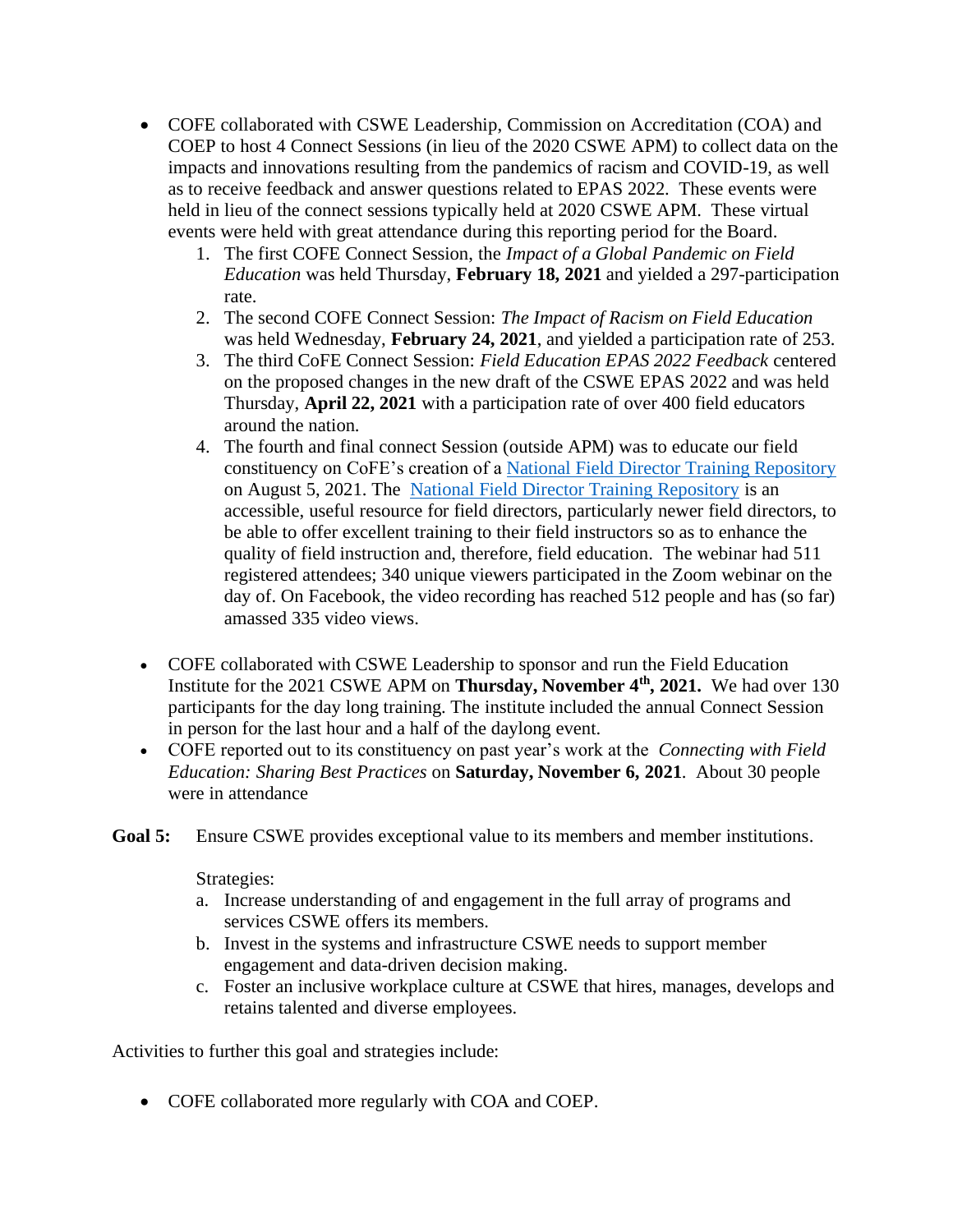- COFE is participating more on the CSWE field director's listserv to better educate them about the role of the council and its duties.
- CSWE's Liaison support from Karen Chapman is greatly appreciated. She continues to be contributing member of our Council and her previous experience as field coordinator makes her such a value-added addition to the team! This has resulted in our being more productive and supported to carry out the many activities including a place to showcase resources for the field community once they are completed by COFE.

In summary, COFE worked on several goals during the 2021-2022 program year. These goals included:

- COFE provided needed and necessary direction, resources, and means of communications during very high and stressful time for our field programs through townhalls and connect sessions throughout 2021 and since the last report.
- COFE contributed to the drafting process with COA and COEP for EPAS 2022.
- COFE collated scholarship resources for field educators in and on field education.
- COFE published the [National Field Director Training Repository.](https://www.cswe.org/About-CSWE/Governance/Commissions-and-Councils/Council-on-Field-Education/User%E2%80%99s-Guide-for-the-National-Field-Instructor-Tra%20.)
- COFE provided relevant ways to connect field programs across the nation to share problems and solutions to field education issues

We appreciate the opportunity to serve our field education community and would welcome any feedback on ways we can better support CSWE.

Respectfully Submitted,

Melissa C. Reitmeier, LMSW, PhD Chair, CSWE Council on Field Education

# **Council on Practice Methods and Specializations (CPMS) Report**

Leadership: Raquel Warley has served as the chair of the council since July 1, 2020. This is Raquel's second term as a member of the CPMS and her second year as chair.

**Meetings:** With the exception of the summer months, the group has met once a month for one hour since the last report. A proposal, titled *Using technology to teach generalist and advanced competencies*, was also submitted by the CPMS and accepted for a Connect Session at the 2021 APM. The 2020 cohort came up with the idea, and only four of them, Raquel Warley, Denice Liley, Janine Mariscotti, and Susan Mason, presently serve on the council. Raquel was the only surviving member who was to present for the group. Unfortunately, due to a death in her family, the presentation had to be canceled. Furthermore, several existing members were unable to attend the APM in person due to scheduling conflicts or pandemic-related concerns. In the fall of 2021 and the early spring semester of 2022, Raquel (chair of CPMS) attended meetings with the COEP. Raquel is also a founding member of the Technology Advisory Group (TAG) and serves on the committee as a representative of CPMS. TAG meets once a month for an hour, except during the summer. Finally, the CPMS recently submitted a proposal, titled *Relational learning online: Fostering connections through technology,* for a Connect Session at the 2022 APM.